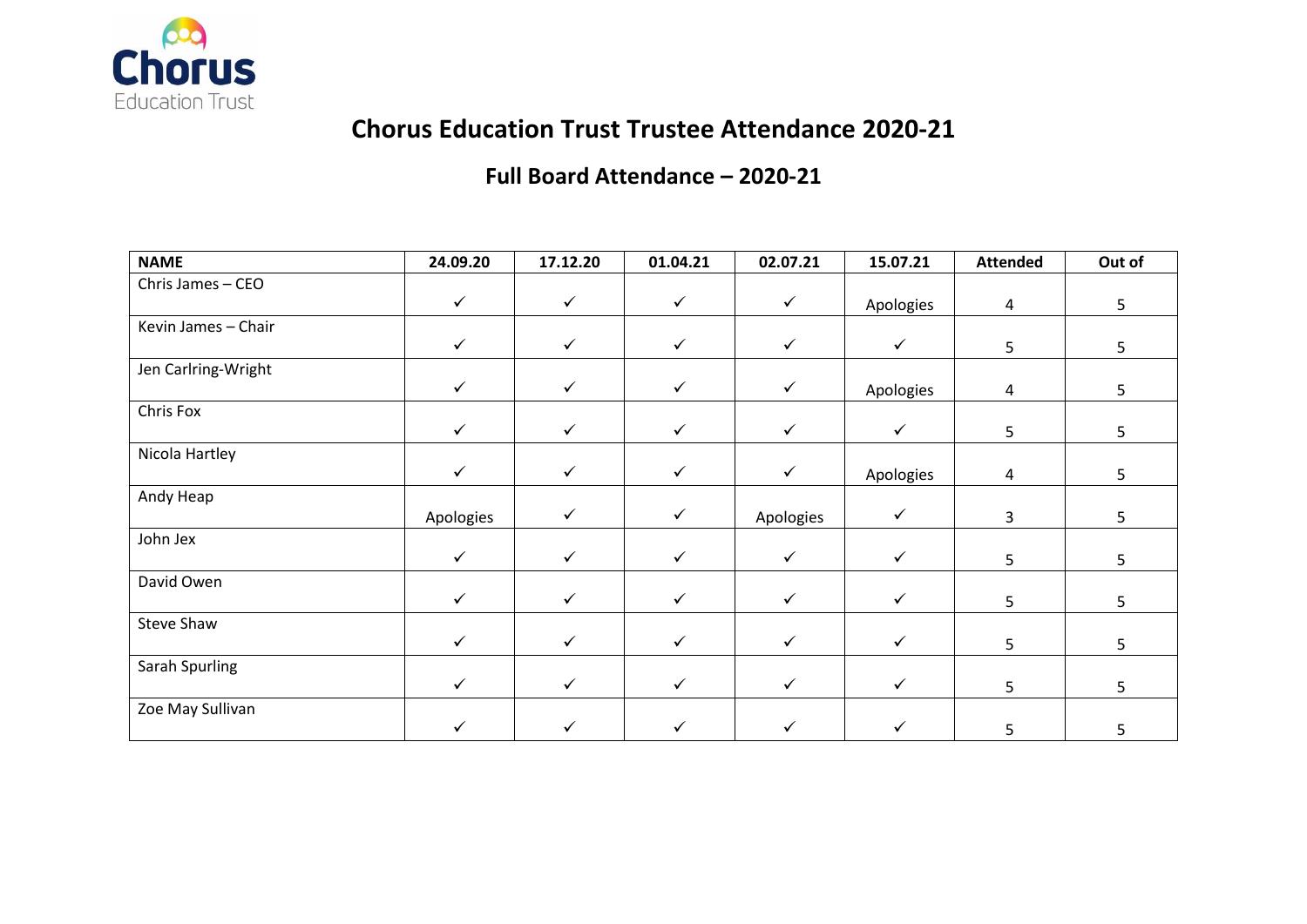

#### **Resources Committee Attendance – 2020-21**

| <b>NAME</b>              | 01.10.20  | 19.11.20 | 28.01.21     | 18.03.21  | 13.05.21 | 08.07.21  | <b>Attended</b> | Out of |
|--------------------------|-----------|----------|--------------|-----------|----------|-----------|-----------------|--------|
| Chris James - CEO        |           |          |              |           |          |           |                 |        |
|                          |           |          |              |           |          |           | 6               | b      |
| Steve Shaw - Chair       |           |          |              |           |          |           |                 |        |
|                          | v         | ✓        | $\checkmark$ | ✔         | v        | ✔         | 6               | 6      |
| Kevin James - Vice Chair |           |          |              |           |          |           |                 |        |
|                          | Apologies |          |              |           |          |           |                 | 6      |
| Andy Heap                |           |          |              |           |          |           |                 |        |
|                          | ✓         | ✓        | ✓            | Apologies | ✓        | Apologies | 4               | b      |
| Sarah Spurling           |           |          |              |           |          |           |                 |        |
|                          |           | ✔        |              | ✓         |          | ✓         | 6               | 6      |
| Zoe May Sullivan         |           |          |              |           |          |           |                 |        |
|                          |           |          |              |           |          | Apologies |                 | n      |

## **Safeguarding & Inclusion Committee Attendance – 2020-21**

| <b>NAME</b>                 | 26.11.20 | 11.03.21 | 24.06.21  | <b>Attended</b> | Out of |
|-----------------------------|----------|----------|-----------|-----------------|--------|
| Chris James - CEO           |          |          |           |                 |        |
|                             |          |          |           |                 |        |
| Jen Carlring-Wright - Chair |          |          |           |                 |        |
|                             |          |          |           |                 |        |
| Chris Fox                   |          |          |           |                 |        |
|                             |          |          |           |                 |        |
| Andy Heap                   |          |          |           |                 |        |
|                             |          |          | Apologies |                 |        |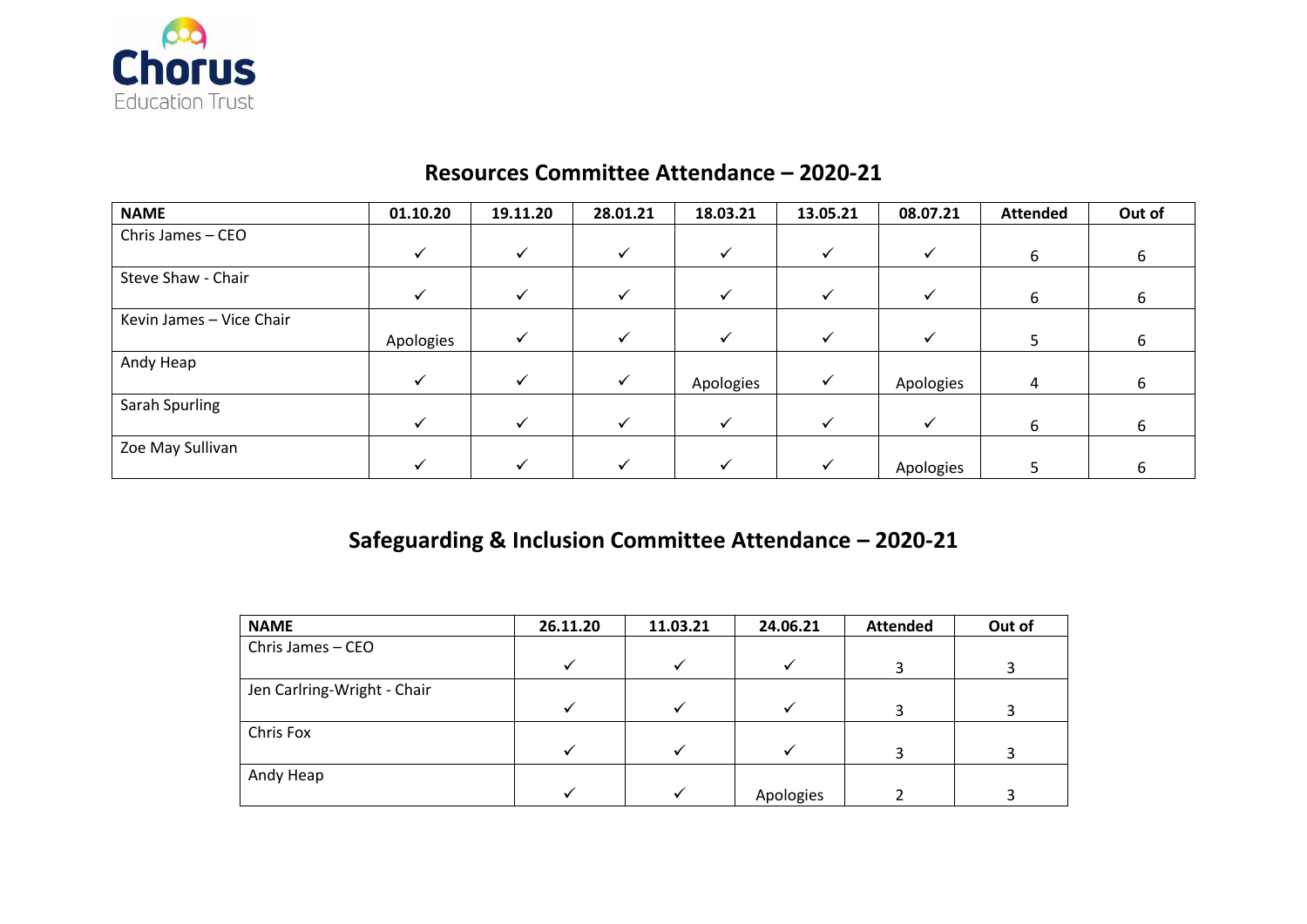

| Kevin James    |           |           |  |
|----------------|-----------|-----------|--|
|                |           | Apologies |  |
| Steve Shaw     |           |           |  |
|                |           | Apologies |  |
| Sarah Spurling |           |           |  |
|                | Apologies |           |  |

### **SIP Committee Attendance – 2020-21**

| <b>NAME</b>         | 08.10.20     | 10.12.20     | 25.03.31     | <b>Attended</b> | Out of |
|---------------------|--------------|--------------|--------------|-----------------|--------|
| Chris James - CEO   |              |              |              |                 |        |
|                     |              |              |              | 3               | 3      |
| David Owen- Chair   |              |              |              |                 |        |
|                     | ✓            |              |              | 3               | 3      |
| Jen Carlring-Wright |              |              |              |                 |        |
|                     | $\checkmark$ | $\checkmark$ | Apologies    | $\mathcal{P}$   | 3      |
| Nicola Hartley      |              |              |              |                 |        |
|                     | Apologies    | Apologies    | $\checkmark$ |                 | 3      |
| Kevin James         |              |              |              |                 |        |
|                     | Apologies    | ✓            | ✓            | C.              | 3      |
| John Jex            |              |              |              |                 |        |
|                     | ✓            |              |              | 3               | 3      |
| Zoe May Sullivan    |              |              |              |                 |        |
|                     | No           |              |              |                 | ੨      |